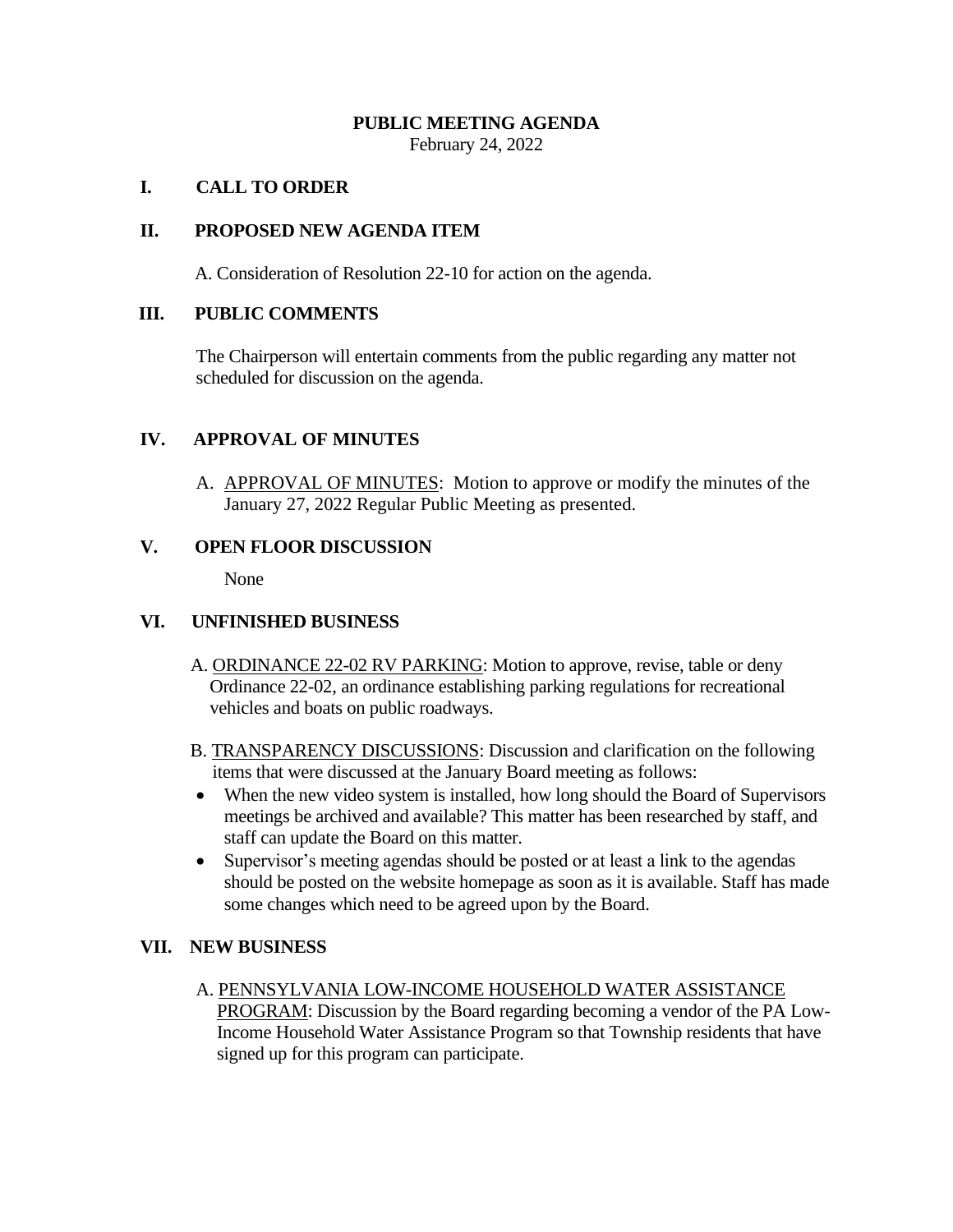- B. RESOLUTION 22-07 PA AMERICANWATER/YORK CITY ACT 537 PLAN SPECIAL STUDY: Motion to approve, revise, table or deny Resolution 22-07, a special study revision for York City's Act 537 Plan. This special study is an administrative function that is required by the Pennsylvania Department of Environmental Protection (PADEP).
- C. RESOLUTION 22-08 AMENDMENT TO THE 2021 BUDGET: Motion to approve, revise, table or deny Resolution 22-08, amending the 2021 budget as provided to the Board.
- D. ZONING ORDINANCE AMENDMENT (NON-CONFORMING USES): Motion to approve, revise, table or deny authorizing the Township Solicitor to advertise the amendment and schedule a public hearing to consider this matter. This amendment would allow the reconstruction of a non-conforming use by right.
- E. T-825 FINAL LAND DEVELOPMENT SURETY RELEASE: Motion to approve previously established Maintenance Bond in the amount of \$1,087,493.63 that has been held as an 18-month maintenance guaranty as per §121-19 of the Township's Subdivision and Land Development Ordinance. A memo has been received from Warehaus AE recommending the release.
- F. HANDICAPPED PARKING REQUEST: Motion to approve, revise, table or deny staff recommendation to allow the Solicitor to prepare and advertise an ordinance for a handicap parking spot located at 1344 W. College Avenue. If approved, this ordinance will then be placed on the March 24<sup>th</sup> agenda for consideration by the Board.
- G. ORDINANCE 22-01 HANDICAP PARKING REQUEST: Motion to approve, revise, table or deny Ordinance 22-01, a handicap parking request for 3170 Robin Road and 129 North Diamond Street
- H. BUSINESS PRIVILEGE/MERCANTILE TAX AUDIT PROGRAM: Motion to approve, revise, table or deny staff recommendation entering into a contract with Mr. Gary Williams from the CPA firm of McCarthy & Company, PC, to perform business privilege/mercantile tax audits on various employers within the Township.
- I. RESOLUTION 22-09 ADOPTION OF THE AMENDED PROCURMENT POLICY: Motion to approve, revise, table or deny Resolution 22-09, approval and adoption of the amended procurement policy for West Manchester Township as provided to the Board.
- J. RESOLUTION 22-10 SUBMISSION OF APPLICATION FOR PEMA GRANT: Motion to approve, revise, table or deny the proposed new agenda item, Resolution 22-10, authorizing staff to submit an application for the purpose of obtaining financial assistance from PEMA grant.